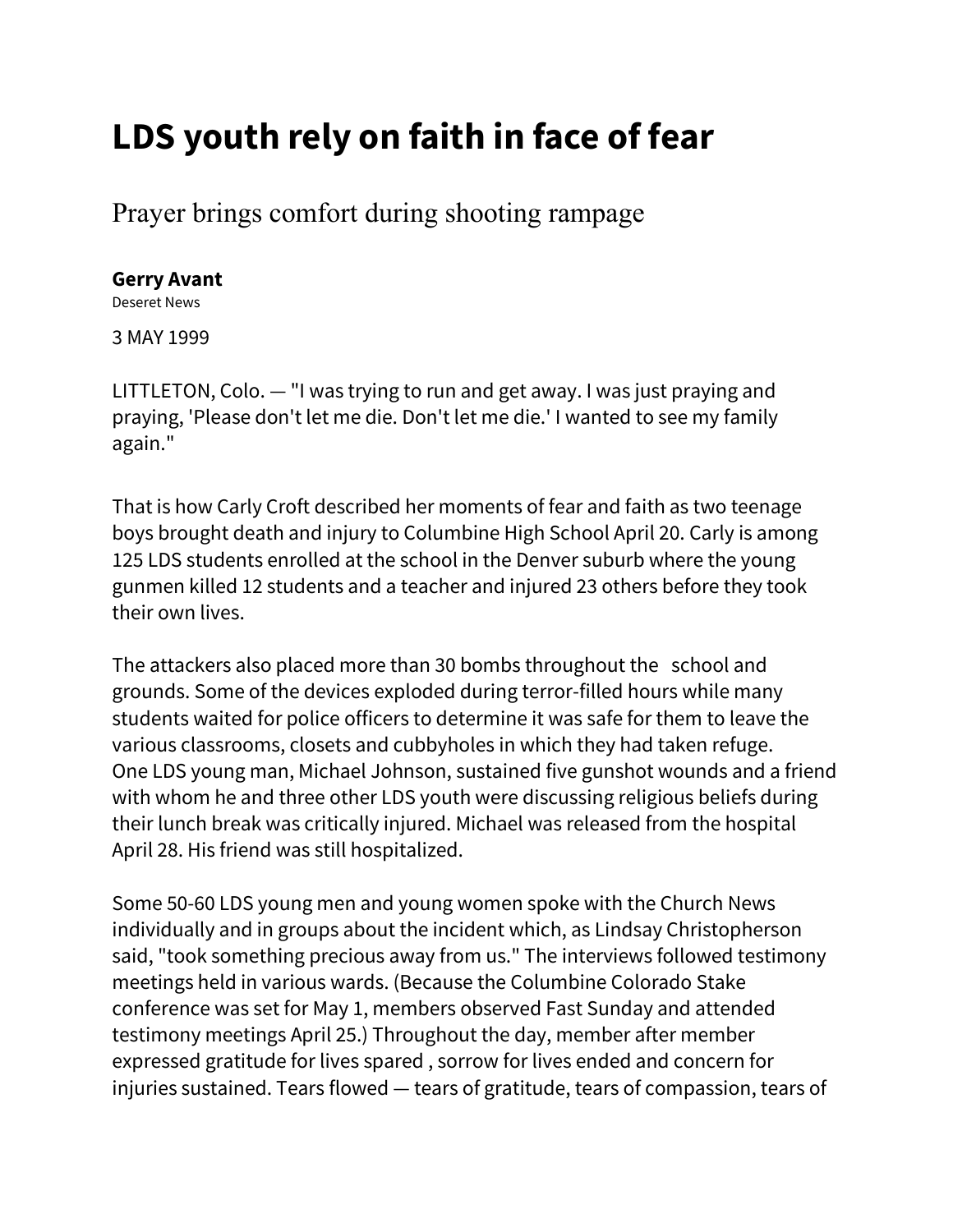joy and tears released by fears, frustrations and, in many cases, exhaustion brought on by sleep interrupted by bad dreams.

During interviews, the young people requested that the Church News deliver a message for them. Anna Taylor summed it up: "Tell everybody that we're OK, and that Heavenly Father is real and He loves us all." "Tell them how we had the Spirit of the Lord with us in that place," said Amber Thomas, who took refuge with about 60 other students in a small office in the school's choir room. "We didn't know where the gunmen were, so we stayed quiet. Someone had a cell phone, so we could call the police and whisper to them where we were." As fear mounted, Amber turned to hymns to help her feel close to the Spirit. "I started singing 'I Am a Child of God,' 'Choose the Right' and other hymns," she said. "I couldn't sing out loud, so I lipped the words to help me concentrate on what I was thinking instead of what was going on around me. I kept the Lord in mind all during the crisis. I was praying. I heard a big bang. One of the bombs exploded. I thought, 'Why am I scared? I have the Lord on my side.'"

Two LDS young men, John Savage and Steven Greenwood, were among those in the school library, where some students were shot to death. "I was in the middle of the library, between shelves and under a table, so I didn't see what was going on, but I heard shooting," John said. "I was praying. I felt a peace that I couldn't logically explain. I heard them shoot Isaiah Shoels, and ask a girl, Cassie Bernall, if she believed in God. She said, 'Yes.' Then they shot her. "I was acquainted with one of the gunmen. We were in second hour calculus class. I had said 'Hi' to him a few times, but that was about all. He saw me and said, 'John, get out of here.' "One way that I'm coping is that I know there must have been some reason my life was spared, because it was right on the line there. I will try to live my life more purposefully and try not to let it go to waste." John went to the safety of a house where the seminary meets; a wood fence divides the house from the high school property. John was among some 70 people who took refuge in the seminary house. However, Steven didn't know what had happened to his friend after John left the library, whether he had been shot or had been allowed to go free. As did many other of the youth, he was worried about his friends, fearing as much for their safety and well being as much as for his own. Steven's presence in the library most likely helped save other lives. Columbine Colorado Stake Pres. Mark A. Baer said: "He is too modest to tell anyone. A freshman girl was sobbing. He was afraid that if she kept crying the gunmen would shoot her. Steven helped calm and quiet her. He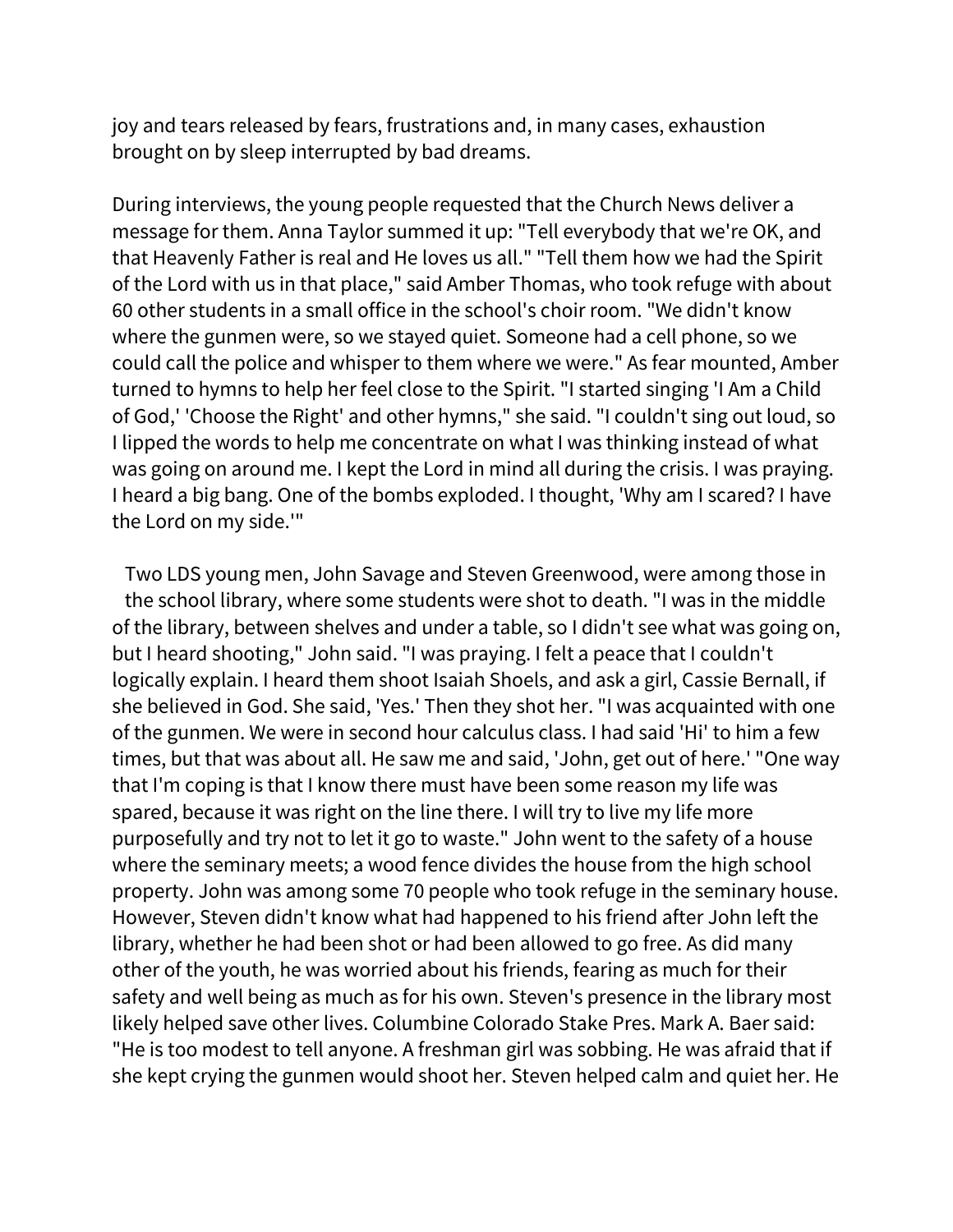probably saved her life as well as the lives of those around her. I would say that he is a hero."

Three LDS youth were among the first to witness the shootings and notify the police. John Cook, Denny Rowe and Adam Thomas were on a hillside eating lunch and talking about religious beliefs with Michael Johnson of the Columbine 2nd Ward, who sustained multiple wounds, and a non-LDS friend, Mark Taylor, when the gunmen fired their first shots. "They shot a girl who was standing nearby, and then turned the guns on a boy down at the bottom of the hill. Then they took turns firing at us," said John Cook. Adam said that at first he thought the shooting was a hoax, that the girl had fallen down just to play along with some mock gunfire. "Then we saw that Michael and Mark were bleeding. Denny yelled, 'This is real. Run!'" Adam said. He described the gunfire as "a wave of bullets" that they heard and felt passing by them. The young men ran, not only to protect themselves but also to call the police and get help for their wounded friends. "We ran to a shed and stopped behind it long enough to ask each other, 'Are you OK?' We didn't know if the gunmen had followed us or not," Adam said.

They ran across the football field, past the track, jumped a fence and called to a park's groundskeeper to call 911. One of them saw a police car, which he flagged down. The officer told the youth to keep running. "We still didn't know where the shooters had gone," Adam said. They found a telephone and, wanting to be sure authorities had been notified, called 911.

An LDS young man who received quite a bit of notice from the local and national media is Aaron Hancey, who tried to save the life of Dave Sanders, a teacher and girls basketball coach, who had been shot as he guided students to safety. Aaron was in the science room down the hall from the biology classroom where the teacher collapsed. Another teacher went into the science room and asked if anyone knew first aid. Aaron stepped forward. Calling on what he had learned in Scouting, Aaron took charge of administering first aid. Reported the Denver Rocky Mountain News on April 25: "For the next three-and-a-half hours, as the fire alarm and class bell wailed non-stop, Hancey and classmate Kevin Starkey took turns applying pressure on the bullet holes, hoping to stem Sanders' bleeding. "This was way beyond the Boy Scout first aid manual. 'You're trained to deal with broken arms, broken limbs, cuts and scrapes. Stuff you get on a camping trip,' Hancey said. 'You never train for gunshot wounds.' "Yet here he was, rolling Sanders from side to side on the tile floor, keeping him awake and off his back so he wouldn't choke on his own blood, pressing the heels of his hands to the wounds." While Aaron's efforts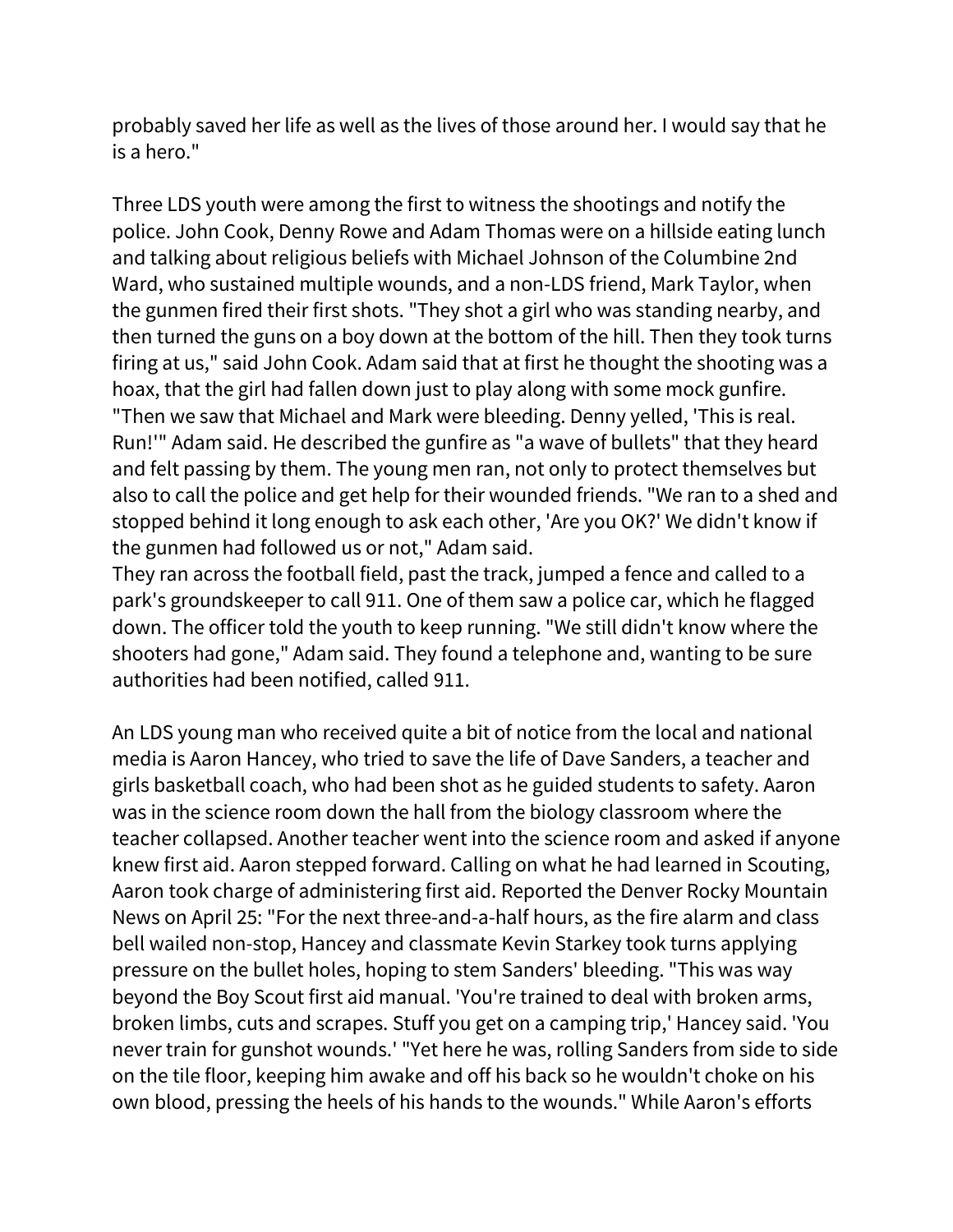helped prolong the teacher's life, they weren't enough. Mr. Sanders died of his wounds after SWAT team officers directed students from the room. Later, Aaron met with Mr. Sanders' family to deliver the teacher's final message of love to them.

Sheer terror gripped all of Littleton while parents, siblings, relatives, neighbors, friends and even casual acquaintances waited for hours to learn what was happening at the school and whether the students were safe. Many families had more than one child enrolled at the school.

Amber and Adam Thomas, quoted earlier in this article, are brother and sister. The incident, they said, taught them how much they love their family. Asked to tell what she thought about while she waited out the siege with other choir students, Amber said, "Adam and I had been arguing all week. I was wishing that we had not done that." When Adam learned that his sister was still in the school and that bombs had been planted inside, he worried about her safety. "It was several hours before I found out that she was OK," he said. "When I finally saw her, I gave her the biggest hug that I've ever given her."

Many of the LDS youth echoed Amber's comment about what is really important: "My thoughts were about my family and other people. I couldn't care less about how I looked. Something like this teaches us that things such as in-style clothes aren't important. There's no point in paying a lot of attention to things like fashions, makeup, and sports just to impress people. They won't remember you for that."

Grant Taylor shared one lesson he learned: "I really do love my family. I'm a lot nicer to my little brothers and sisters."

Marty Layton said that he has gained an understanding of how precious life is. "It's the best thing there is. It's not something to be thrown away," he said. "When I left home that morning, I didn't think that I might not see my family again. Now I know that every minute is precious."

Kelli Gunter said that she learned about heeding the promptings of the Spirit. "I had thought about not going to seminary, that I would go the library to do homework and study," she said. "As I walked down the hallway, I felt something